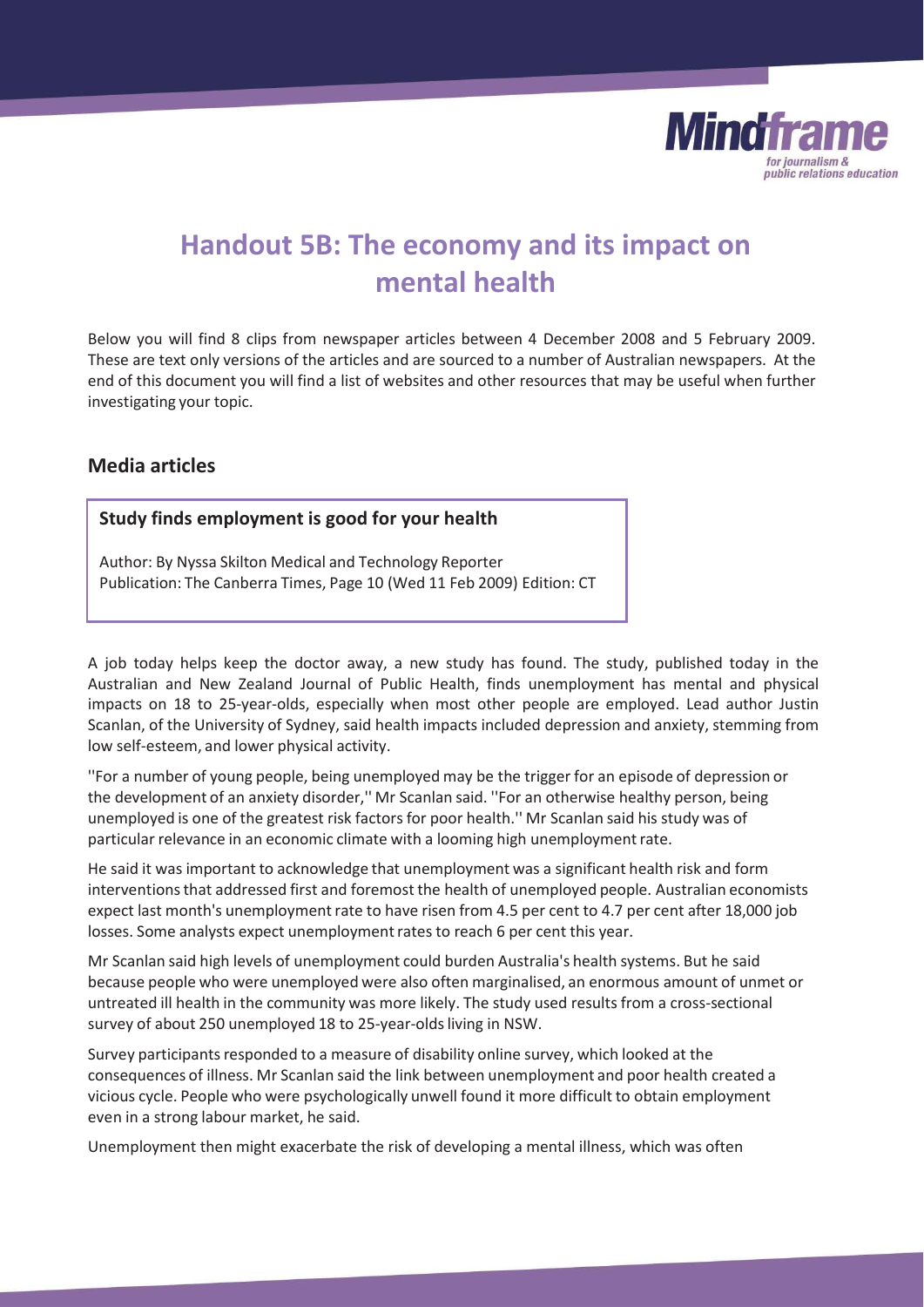

highest during early adult years. But the study also found the consequences of being unemployed were better when economic conditions were worse. ''Because more people will be unemployed, unemployed people will feel less to blame for their situation,'' Mr Scanlan said.

''So it helps give people a bit of a chin up when other people that they know are also unemployed.''

#### **Time to hold on tight**

Author: Jane Fynes-Clinton

Publisher: News Ltd

Publication: Courier Mail, Page 29 (Thu 5 Feb 2009) Keywords: mental (5)

Edition: 1 - First with the news

Section: Features

'It is important to remember what is normal'

TIMES are certainly tough. No matter the size of the Federal Government's rescue package or the breadth of the reform proposal, the economic news always seems to swing back to warnings of pain and suffering to come.

If we are told things are terrible for long enough, eventually it takes a toll on our emotional health.

The risk of widespread depression in the recession grows ever-higher.

The World Health Organisation has rung the warning bell. Britain's Conservative Party has claimed the financial crisis will increase mental health problems by 26 per cent by 2010. Australian experts have not yet put a number on it, but are equally worried.

David Alcorn, chairman of the Queensland branch of the Royal Australian and New Zealand College of Psychiatry, says the more stress a person encounters, the higher the risk of mental illness. Times of job losses, belt-tightening and increased expenses certainly bring stress.

Alcorn says it is not only those who lose their jobs who are affected: families worry too, as do those who have not been retrenched, who fear they might be next.

The acting chief executive officer of beyondblue, psychologist Clare Shann, says the alarmist language and worst-case scenario stories dominating media coverage are not helping people cope or find reasons to feel hopeful.

Sociologist and researcher at Griffith University's Australian Institute for Suicide Research and Prevention, Dr Kiari Kolve, says studies show that in times of economic recession and depression, there is an increase in suicide.

A study in the US recently showed that since 1951, official suicide rates increased when employment rates went down.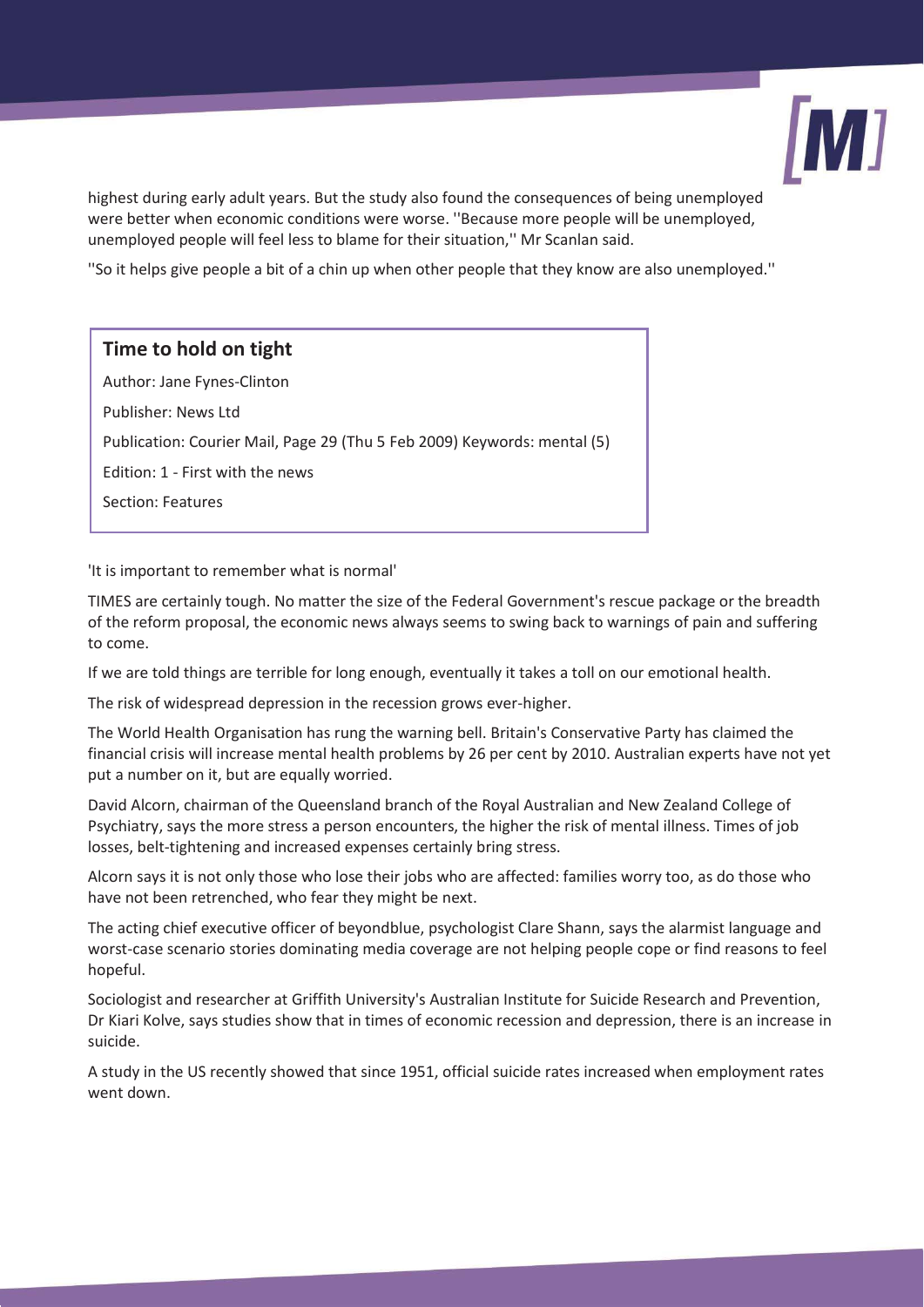

But while Alcorn, Shann and Kolve all warn more people may face mental ill-health because of unstable economic times, they are also quick to point out that all is not gloom and doom.

It is important to remember what is normal: it is normal to feel upset when a job is lost; it is normal to feel worried about the family's welfare when debt grows; it is normal to feel sad and unimportant if things go bad.

Shann points out that just because someone loses their job, it doesn't mean they are certain to become depressed or anxious. Just because times are tight or even overwhelming financially and emotionally, it doesn't mean people are out of options.

Psychology tells us that while people feel they have the ability to make choices in some area of life, they are more likely to find ways to cope. Some even see a sudden change of circumstance as an opportunity to pursue something new.

Most people are resilient. Most people will hang on and ride out this storm. And for having been through this, the community as a whole will become more resilient.

Global market research group TNS found a fortnight ago that Australians were more optimistic about the financial crisis than most -- in fact more than people in the US, France or the UK. And even though most of the Australians surveyed believed we would eventually have to endure an economic depression, they thought it would not be particularly long-lived.

People want help to ride this out and mental health experts say that is a sign of a society looking after itself.

Just before Christmas, beyondblue produced a booklet in response to public requests for information. Titled Taking Care of Yourself after Retrenchment or Financial Loss, it was taken up quicker than any other publication beyondblue had produced. In the first two days of its release, 5000 requests for it were lodged and demand has not let up.

All mental health professionals say it is important to ask for emotional and financial help early if things are becoming hard to handle. They say we need to reach out to one another through this.

Help is out there. It is just a matter of asking for it.

And while this period hurts, is worrying and the uncertainty of what lies ahead is disturbing, it is worth remembering that we are not alone. We are all, one way or another, in this pickle together.

The pendulum will swing back to good and prosperous times, just as it has before. We just have to hold on.

#### **Where to get help**

13Health: 1343 2584 Lifeline: 131 114, www.lifeline.org.au Kids Helpline: 1800 551 800, www.kidshelpline.com.au beyondblue: 1300 224 636 www.ybblue.com.au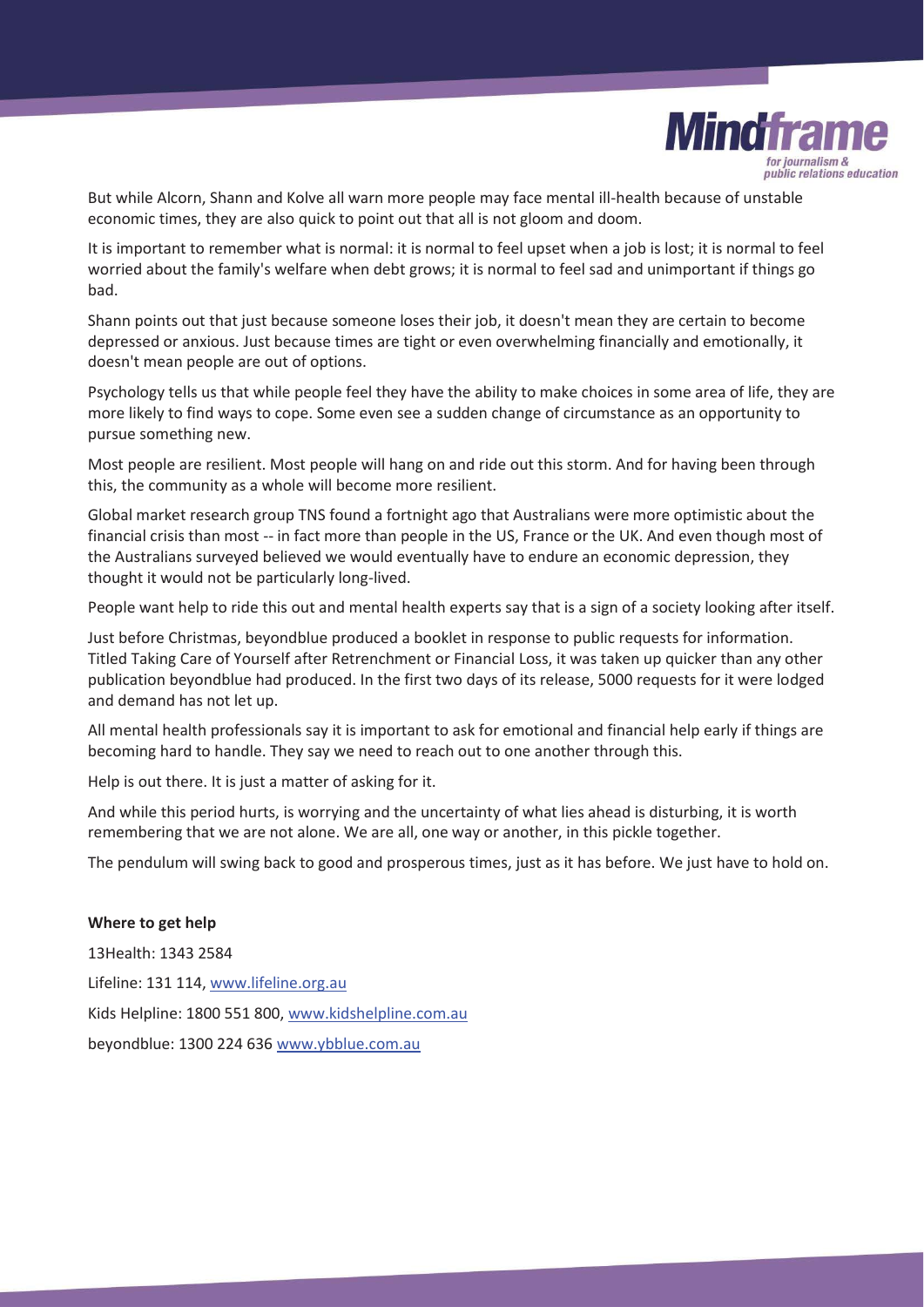

## **PM sees `rising tide' of jobless**

Author: KATE HANNON Publisher: News Ltd

Publication: The Mercury, Hobart, Page 4 (Tue 27 Jan 2009) Keywords: mental (1)

Edition: 1 -

AUSTRALIA is facing a ``rising tide of unemployment'' in 2009 as the impact of the global financial crisis deepens, Prime Minister Kevin Rudd warns.

The Government is so concerned it has called a meeting of not-for-profit welfare and community groups today to discuss how the sector will handle increasing demand for its services.

Groups want the Government to commit at least \$300 million in extra funding to provide emergency relief such as cash handouts for food and bills, and shelter.

Australian Council of Social Service president Lin Hatfield-Dodds said demand for frontline services had doubled in the past few months as the effects of the global crisis had begun to bite locally.

During an Australia Day speech in Canberra yesterday, Mr Rudd said the crisis was not of Australia's making but was the result of unrestrained greed, encouraged by an ideology of unfettered markets.

``But now we face the living consequences here at home of this unrestrained greed abroad,'' he said.

The ``rising tide of unemployment that last year inundated America and Europe and China now laps on our shores as well,'' he said.

Employment and Social Inclusion Minister Julia Gillard will meet community sector groups including ACOSS, the Salvation Army, Mission Australia and Catholic Social Services in Sydney today.

Ms Gillard said the meeting would tap into the best thinking from the sector on what should be done to help people in distress.

``So I will be having that discussion for the purpose of seeing what people think is already happening and is likely to happen in terms of unemployment, housing, mental stress on members of the community,'' Ms Gillard said.

Ms Hatfield-Dodds said an Access Economics report last November showed about 80,000 people who had sought assistance were turned away by welfare groups during 2006-07 because of a lack of funding for services.

``What we do know in the community sector is we've already seen demand for our services doubling,'' she said.

The demand in the past couple of months had involved requests for emergency relief for people unable to buy food or pay their bills.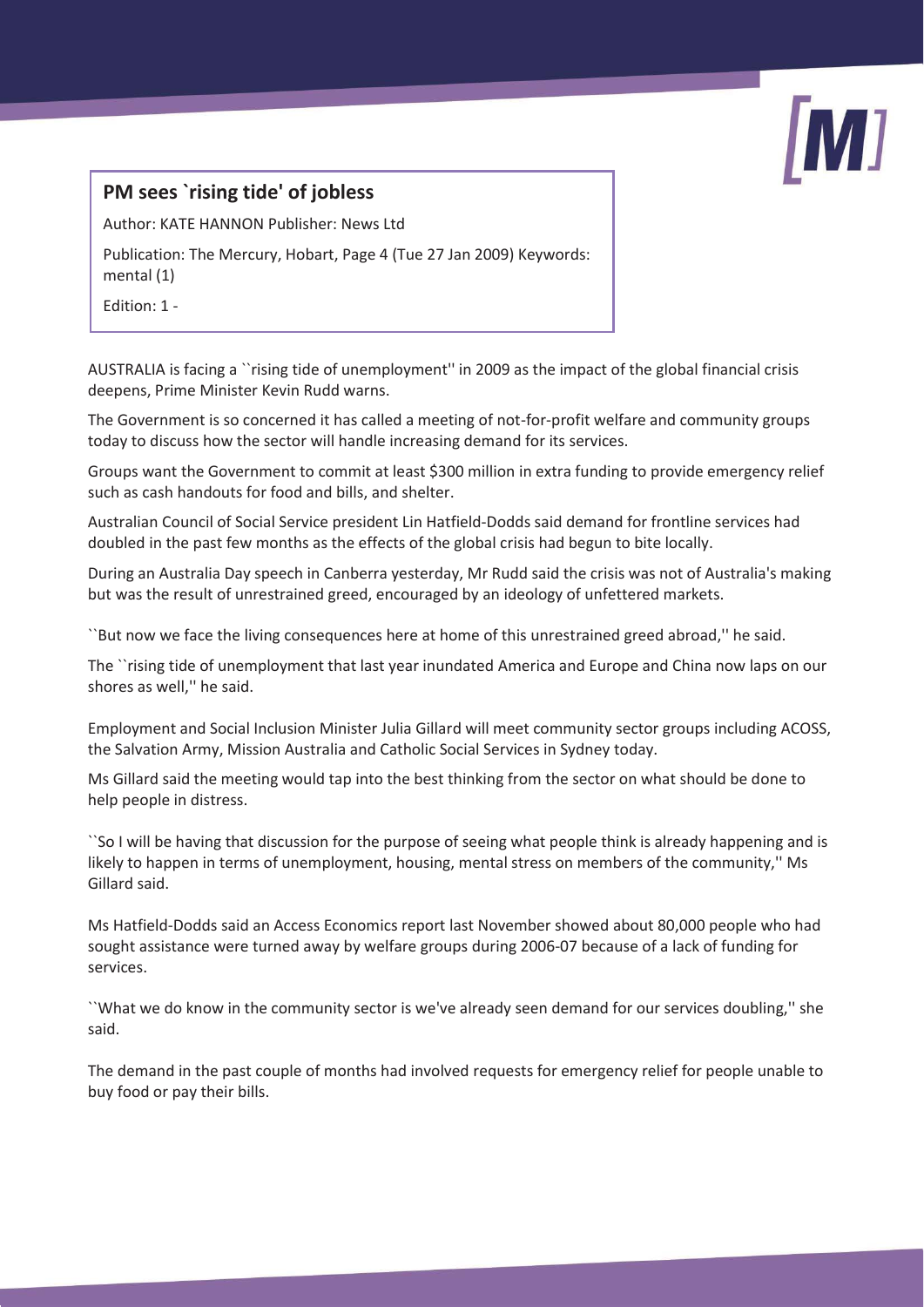

## **Help at hand to cope with work blues**

Author: Ian Royall

Publisher: News Ltd

Publication: Herald Sun, Page 21 (Tue 16 Dec 2008) Keywords: mental (1)

Edition: 1 - FIRST Section: NEWS

A NATIONAL campaign will be launched today to help anyone struggling to cope with the economic gloom or job loss.

Beyondblue, the national depression initiative, is releasing a booklet to help people beat the financial blues.

Beyondblue chairman Jeff Kennett said the economic downturn had hit countless families.

``Adapting to adversity and change can be difficult, but there is help and support available,'' he said. ``There's no shame in asking for help -- everyone needs a helping hand occasionally.''

Mr Kennett said he had to cope with change when he was voted out as premier in 1999 and had to find something else to do.

``I wasn't happy about that. I had 23 years in Parliament and seven years as premier,'' he said. The free 24 page guide gives tips on budgeting, health, where to get help and how to take care of the family.

Mr Kennett said that even thrifty, diligent and cautious people had been dealt a financial blow beyond their control.

Beyondblue clinical adviser Assoc Prof Michael Baigent said the economic impact was likely to strike home early next year.

``We do know that stressful events can contribute to mental illness,'' he said. But many people would not be affected at all and would cope.

Some middle managers who were used to being in control could be at risk of suffering anxiety or depression if they were suddenly laid off, Assoc Prof Baigent said.

The guide will be made available to companies upon request and 100 copies sent to every state and federal MP nationwide.

Mr Kennett said taking early measures could prevent bigger problems down the track. Tips in the booklet include talking to the family without frightening the children.

``News is coming from all directions, from the Prime Minister down, and he keeps telling us how tough it's going to be,'' Mr Kennett said. ``Sure, it's realistic but you have to give people hope.''

The booklet can be downloaded or ordered from the beyondblue.org.au website, or by calling the beyondblue info line on 1300 22 4636.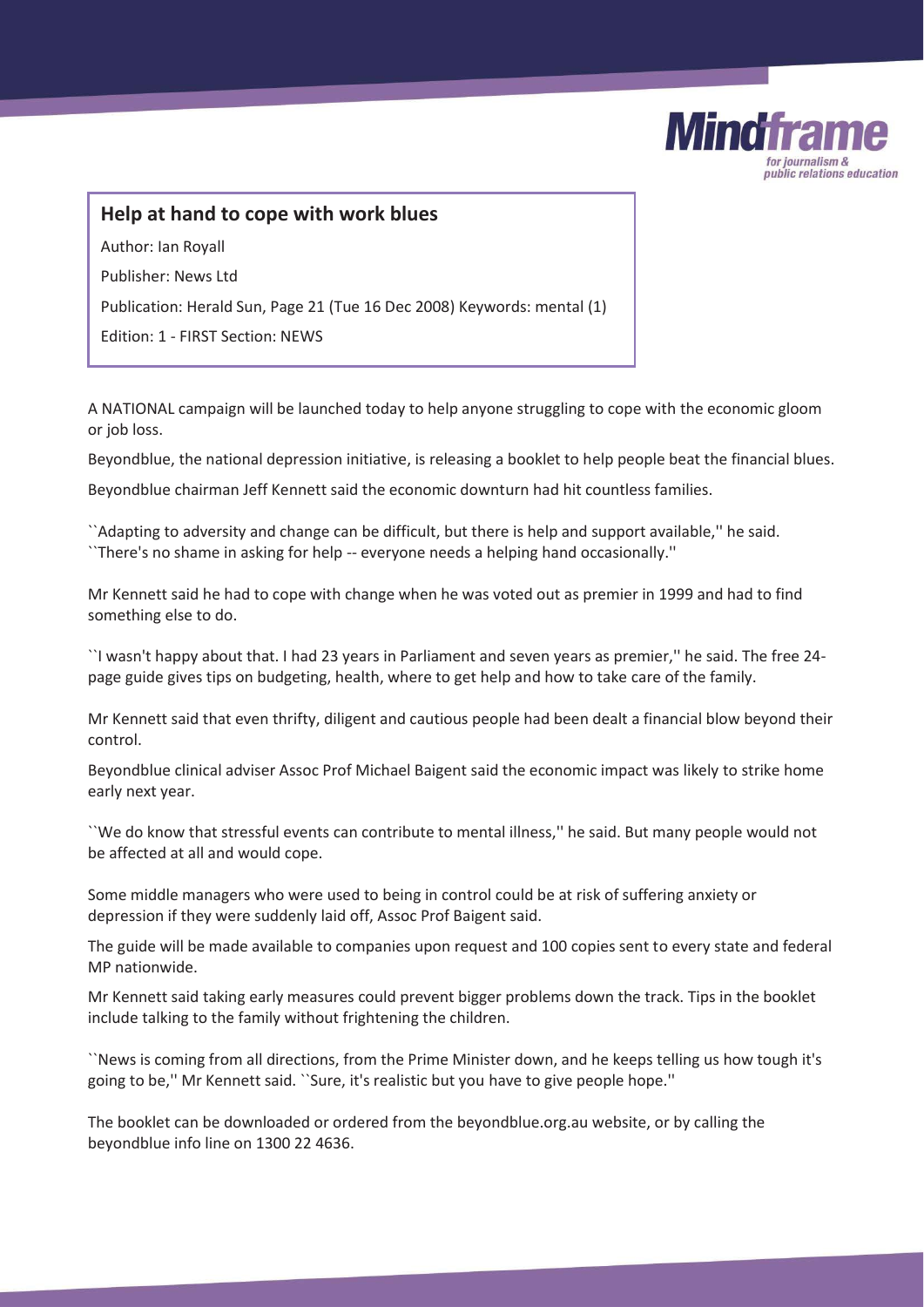

## **Cash woes now hitting home front**

Author: Claire Heaney

Publisher: News Ltd

Publication: Herald Sun, Page 78 (Thu 30 Oct 2008) Keywords: mental (1)

Edition: 1 - FIRST Section: BUSINESSS

SMALL business operators say worries about cash flow are spilling into their home lives.

A massive 94 per cent of businesses polled in a new survey said they were stressed out about cash.

And half of those conceded that they did not know where to turn to for some relief.

The National Australia Bank's Small and Medium Enterprise Cash Flow Study also revealed that as many as 56 per cent of small business owners had taken a pay cut to help balance the books.

NAB Business Banking state general manager Kevin Potter urged small businesses to seek advice sooner rather than later.

He said seeking support would help keep finances in control and stress to a minimum.

``This study has found almost half the SMEs across Victoria do not have access to help or support in managing their cash flow,'' Mr Potter said.

``This stress is not only damaging to the mental health of the person and their family, but also has a longterm impact on the longevity of their business,'' he said.

The survey found that less than 30 per cent of respondents would speak to their bank manager if they encountered problems.

That compared with 39 per cent that would turn to a family member.

Mr Potter said it was essential SMEs had a professional support network.

``SMEs do not have the safety buffer enjoyed by many large organisations during tight economic times,'' he said.

``The key trigger points for stress this study has identified include chasing payments from late or nonpaying customers, sorting out taxes at the end of the year and being hit by unexpected bills.''

He noted that while these in themselves were not surprising, they took a cumulative toll.

``And this toll is great, with future profitability on the line as four out of 10 Victorian SMEs report that cash flow problems put stress on their relationships with customers and suppliers,'' he said.

``Two-thirds of Victorian SMEs have refused credit to late paying customers.

``There are also proactive and preventative options available for SME owners and managers, rather than refusing credit after the fact.''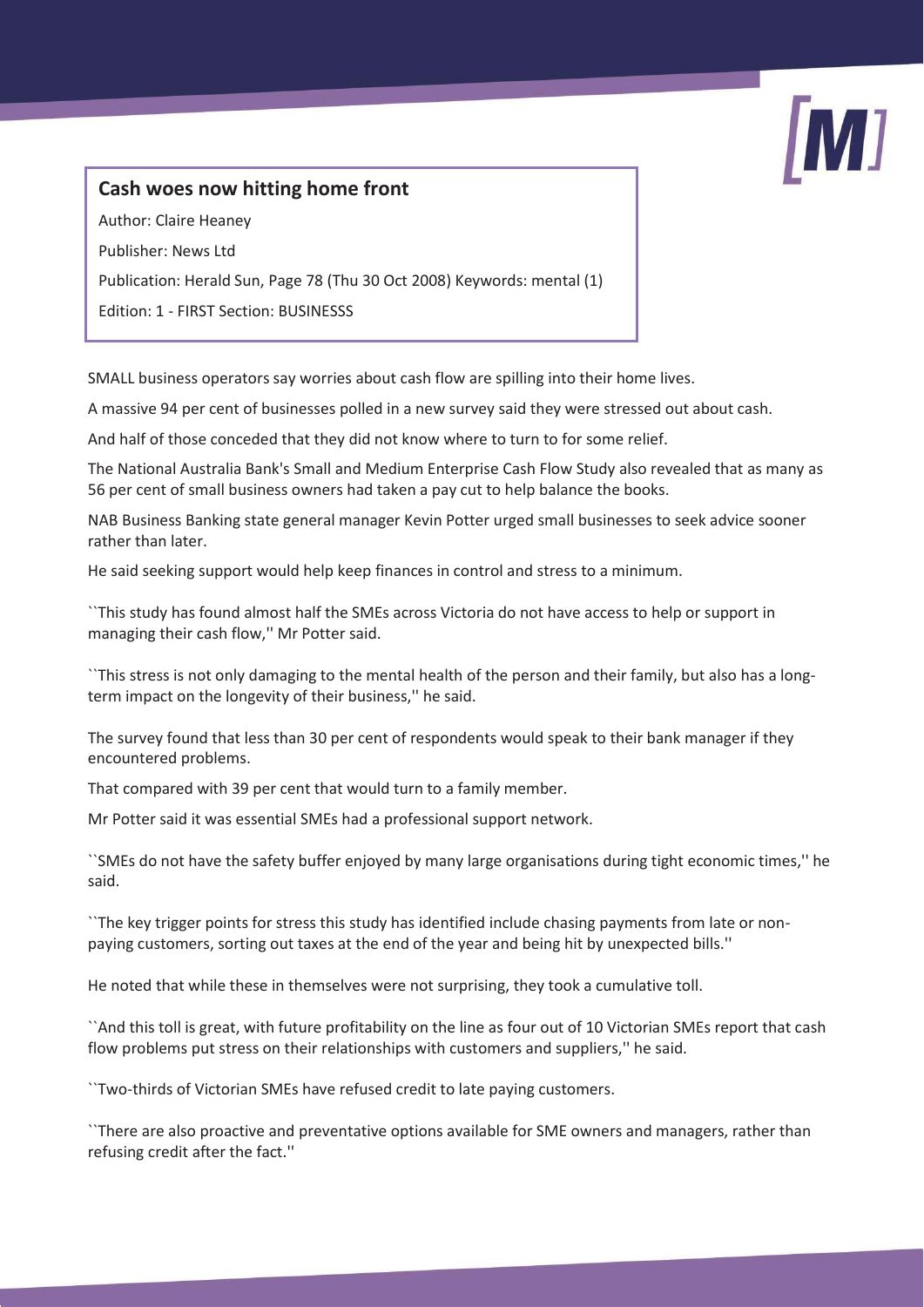

These include:

STREAMLINING any business banking online to make it easier to manage, and using customer payment methods such as EFTPOS, BPAY and Direct Debit for easier access to cleared funds.

CONSIDER borrowing against business sales invoices rather than fixed assets to ensure their financing facility will grow as fast as their business.

WHEN it comes to confronting late-paying customers. SMEs are often reliant on a small customer base and therefore reluctant to confront late payers. Taking measures to better manage cash flow and becoming familiar with the banking solutions may help.

PUT together a good cash-flow forecast. A cash-flow forecast is a key diagnostic tool for the health of a business. Without one, getting your business cash-flow right is almost impossible.

COMMUNICATE from day one. Constant communication is the crucial first step to improving debtor days and the best way of getting a bill paid on time.

#### **Hard times spark violence**

Author: Holly Ife

Publisher: News Ltd

Publication: Herald Sun, Page 13 (Wed 29 Oct 2008) Keywords: mental (1)

Edition: 1 - FIRST Section: NEWS

MORE than four out of five family violence cases also involve mental illness, financial hardship, alcohol abuse or housing difficulties, according to a new report.

Anglicare's Journeys to Safety report, released today, includes Victoria Police statistics showing a 7 per cent increase in domestic violence in the past 12 months -- a 20 per cent leap since 2004-05.

According to the charity, almost a quarter of all assaults recorded by Victoria Police were family violencerelated.

Anglicare Victoria CEO Ray Cleary said family violence incidents could further increase as the global financial crisis puts pressure on already struggling families.

``It is clearly contributing,'' Dr Cleary said. ``I wouldn't think it was the exclusive cause but we know from our research that families are feeling increasing financial stress, which has now become a sense of hopelessness.

``This adds to frustration, anger, and sometimes violence.''

Dr Cleary said children with aggressive parents were more likely to grow up using violence, but he said society was also to blame for the spike in violence within the home, and called for more responsible promotion of alcohol.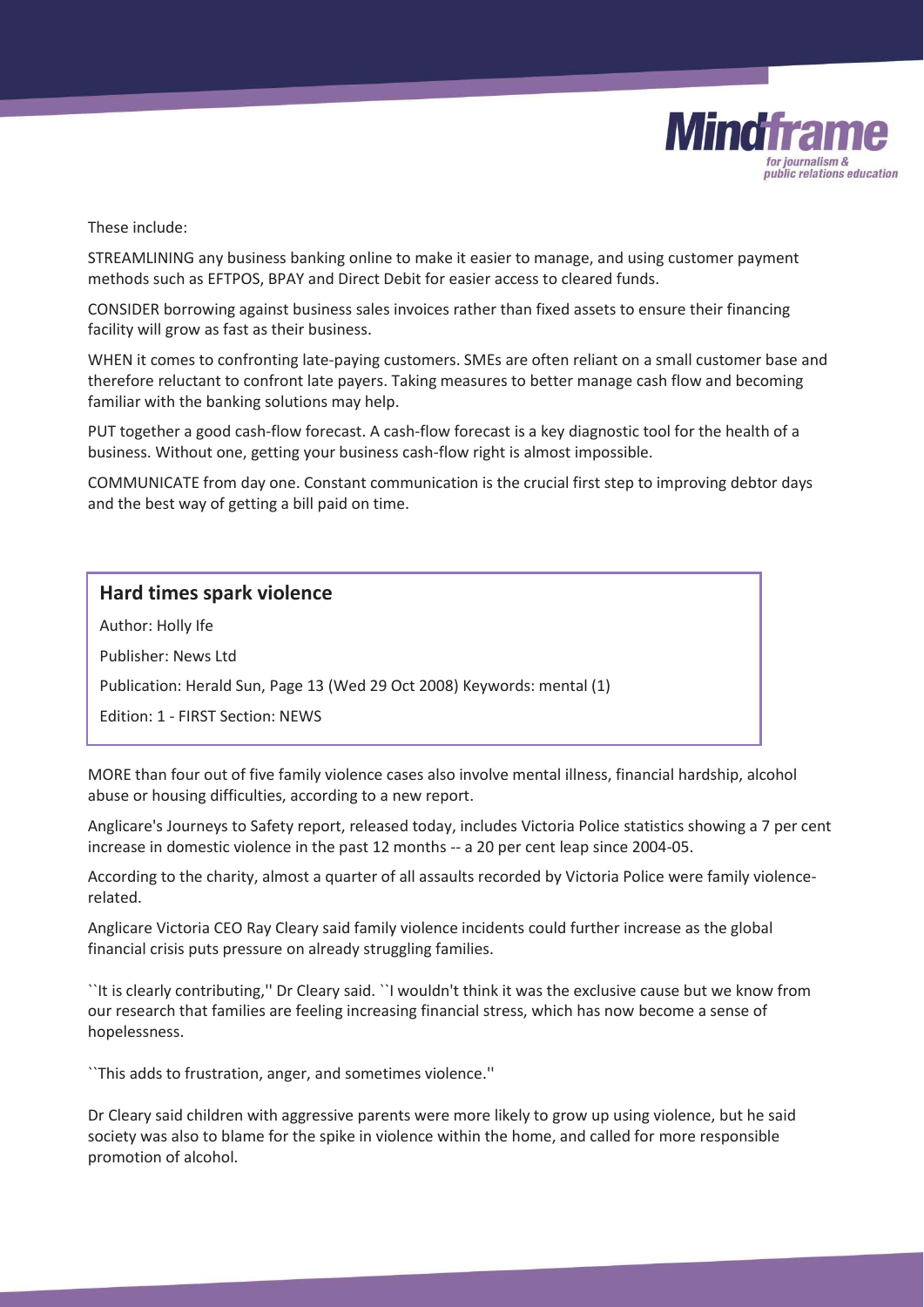

## **Health problems revealed for kids in jobless families**

Author: Stephen Lunn, Social affairs writer

Publisher: News Ltd

Publication: The Australian, Page 9 (Wed 24 Sep 2008) Keywords: mental (2)

Edition: 1 - All-round Country

Section: Local

ONE in seven Australian children live in jobless families, leaving them at greater risk of physical and mental health problems than other kids.

Of the 543,000 children living in jobless families, many are from one-parent households.

More than half (51 per cent) of the children in one-parent families do not live with an employed parent, compared with just 6 per cent of children in two-parent families.

Despite improvements since 1996, a report by the Australian Institute of Health and Welfare to be published today notes that Australia still has the second-highest percentage of children living in jobless families in the developed world.

``(This is) largely due to the relatively high rate of one-parent households in Australia and the high rate of joblessness among this group,'' the AIHW report -- Making Progress; The health, development and wellbeing of Australia's children -- says.

The stronger labour market over the past decade had polarised families into haves and have- nots, it says.

``As the employment rate of individuals has fallen and an increasing number of families have two working parents, joblessness has become more concentrated within some households.

``Jobless households are disproportionately likely to be reliant on welfare, have low incomes and experience financial stress, and members of these households report worse physical and mental health and lower life satisfaction than members of households where someone is employed.''

Intergenerational welfare dependency was another concern, the report notes.

Indigenous children are most at risk, with 42 per cent living in jobless families in 2006, nearly three times the rate of other children, though the rate for both groups has fallen since 1996.

``One of the key barriers to work for jobless parents is their low levels of education,'' says Gregor Macfie, acting chief executive of the Australian Council of Social Service.

``Over 60 per cent of jobless sole parents currently on income support have a Year 10 education or less.

``Governments can improve the job prospects of jobless parents by investing more in education and training.''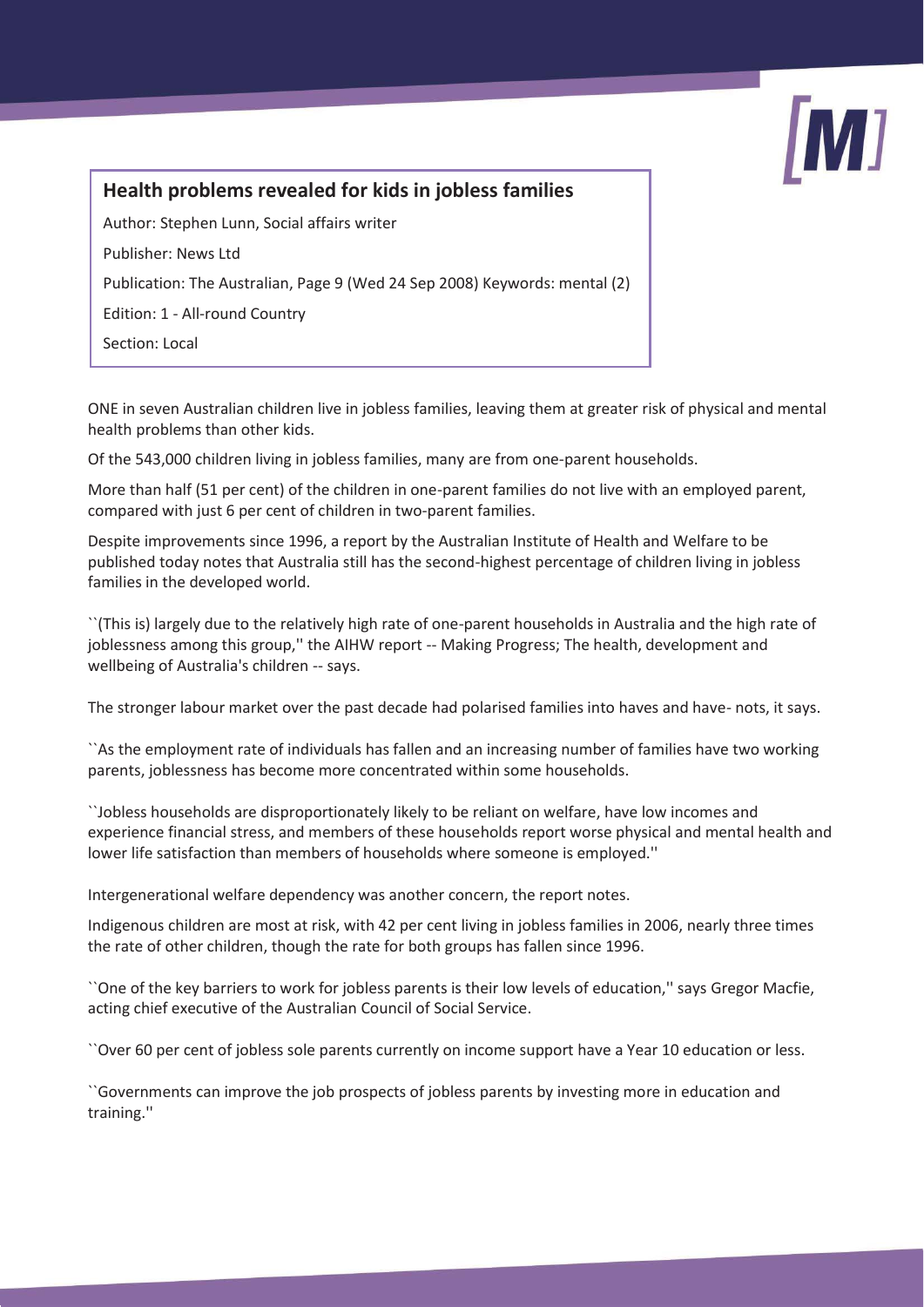

The AIHW report finds that more than 95,000 15- to 19-year-olds, 7 per cent of the total, were neither employed nor studying, leaving them set to fall behind their peers in terms of participation in society.

The report does find some significant improvements in children's health and wellbeing, including a 30 per cent drop in mortality rates, although the under-5 mortality rate still ranks in the bottom third of the OECD.

``Teenage smoking rates have halved (from 2001 to 2007) to around one in 10 persons for 14- to 19-yearolds, (and) risky alcohol intake and illicit drug use have also reduced,'' it says.

But 6 per cent of primary school students were obese, and a further 17 per cent were overweight.

Social Inclusion Minister Julia Gillard last night said the AIHW report ``shows there has been very little improvement in the number of jobless households in this country despite the strong economic conditions''.

``The Government's Social Inclusion agenda is specifically aimed at addressing this issue -- pockets of disadvantage that continue to exist despite ongoing employment growth,'' she said.

``The Government has asked the new Social Inclusion Board to examine evidence on the best ways to help jobless families and to assist Australia's most disadvantaged local communities.''

| Why women are so glum                                                       |
|-----------------------------------------------------------------------------|
| Author: NADINE WILLIAMS Publisher: News Ltd                                 |
| Publication: The Advertiser, Page 14 (Thu 28 Aug 2008) Keywords: health (2) |
| Edition: 1 - State                                                          |
| Section: News                                                               |
|                                                                             |

HAPPINESS boils down to the rising cost of a loaf of bread.

Results from the latest Wellbeing Index show that inflation is impacting on women's health and wellbeing more than men.

This is because women better understand the prices of everyday goods and are finding it harder to make ends meet. For the first time since the index began seven years ago, the sexes have swapped places in the happiness stakes.

Our men are now happier than women, an ``extremely significant'' development which researchers say is tied into the steep rises in the cost of living.

Rises in petrol, interest rates and the weekly household food bills are to blame says Deakin University wellbeing researcher Professor Bob Cummins.

``What we are seeing here is a switch in the seven-year trend in the happiness stakes, which is really quite remarkable,'' says Professor Cummins.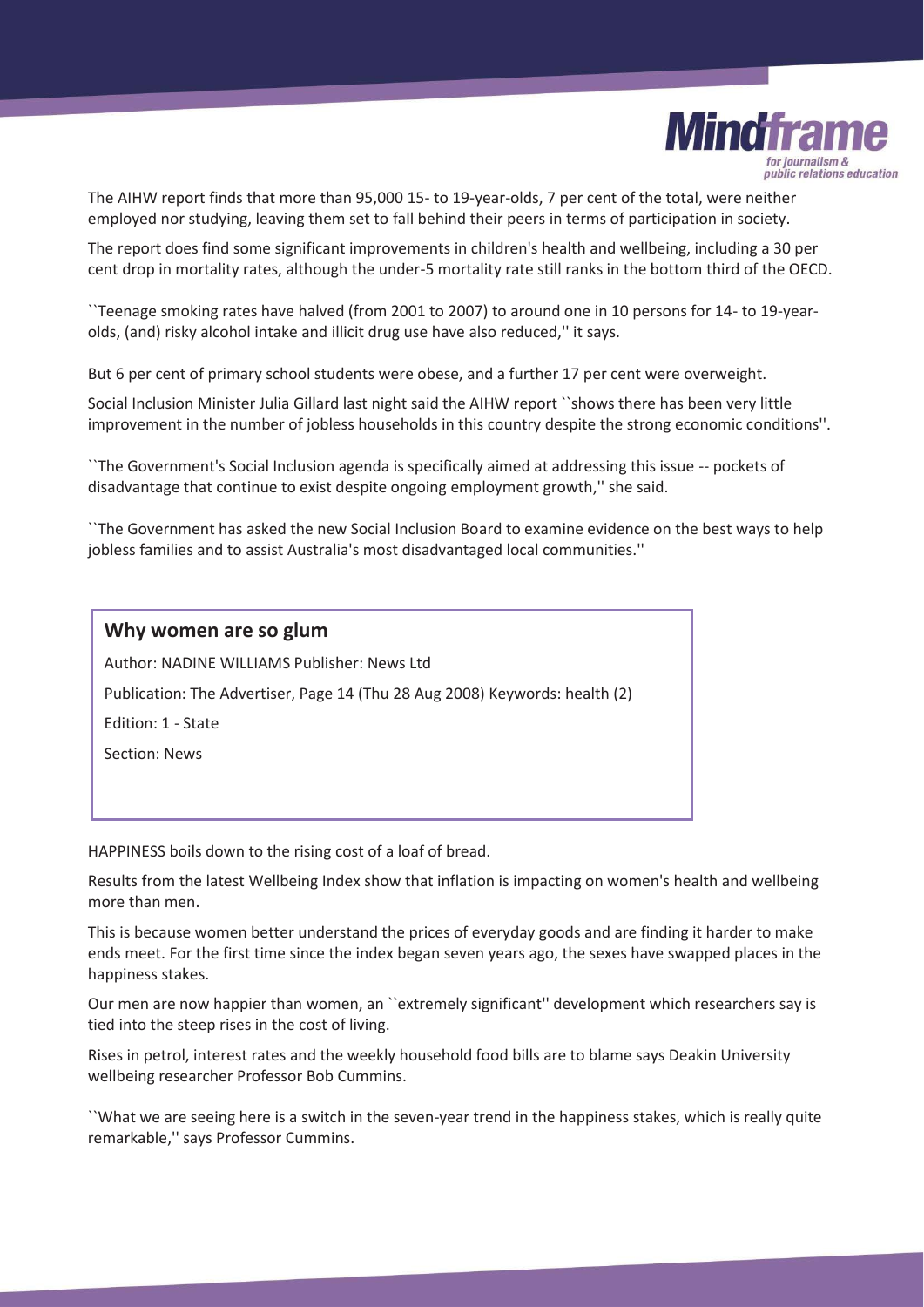

The index reveals a ``very dramatic fall'' in women's wellbeing, which he links to how threatened they feel by the rising Consumer Price Index.

Men, however, remain relatively content, because their wellbeing is highly linked to making money, says Professor Cummins.

But women's happiness is closely linked with ``their ability to manage it''.

The Reserve Bank aims to keep CPI under 3 per cent, but it went up by 4.5 per cent in 2007. In the first two quarters of this year, March and June, the CPI Index rose 4.5 per cent.

``The girls are the frontline buyers; they actually know the price of bread,'' Professor Cummins said.

``For the first time we have discovered that the CPI is an important determinant for wellbeing for Australians, but particularly for females.''

The index, which surveys 2000 people, measures people's satisfaction with their health, relationships, safety, standard of living, community and future security.

#### **Websites**

#### **Documents:**

Dollard, M. F., & Winefield, A. H. (2002).Mental health: overemployment, underemployment, unemployment and healthy jobs. Australian e-Journal for the Advancement of Mental Health, vol. 1, Issue 3.

http://www.auseinet.com/journal/vol1iss3/dollard.pdf

Mathers, C.D. & Schofield, D. J. The health consequences of unemployment: the evidence. (1998) The Medical Journal Of Australia. 168: 178-182 http://www.mja.com.au/public/issues/feb16/mathers/mathers.html

McKee-Ryan, F. M., Song, Z., Wanberg, C. R., & Kinicki, A. J. (2005). Psychological and Physical Well-Being During Unemployment: A Meta-Analytic Study. Journal of Applied Psychology. Vol 90(1) Jan 2005, 53-76. http://pcbfaculty.ou.edu/classfiles/MGT%206273%20Organizational%20Behavior/Old%20Readings/McKee -Ryan%20et%20al%202005%20JAP.pdf

Research Summary: Access to Economic Resources- VicHealth http://www.vichealth.vic.gov.au/~/media/ProgramsandProjects/MentalHealthandWellBeing/Publications/ Attachments/Access\_to\_economic\_Final\_Fact\_sheet.ashx

#### **National Links:**

SANE Australia www.sane.org.au

beyondblue www.beyondblue.org.au

The Black Dog Institute www.blackdoginstitute.org.au